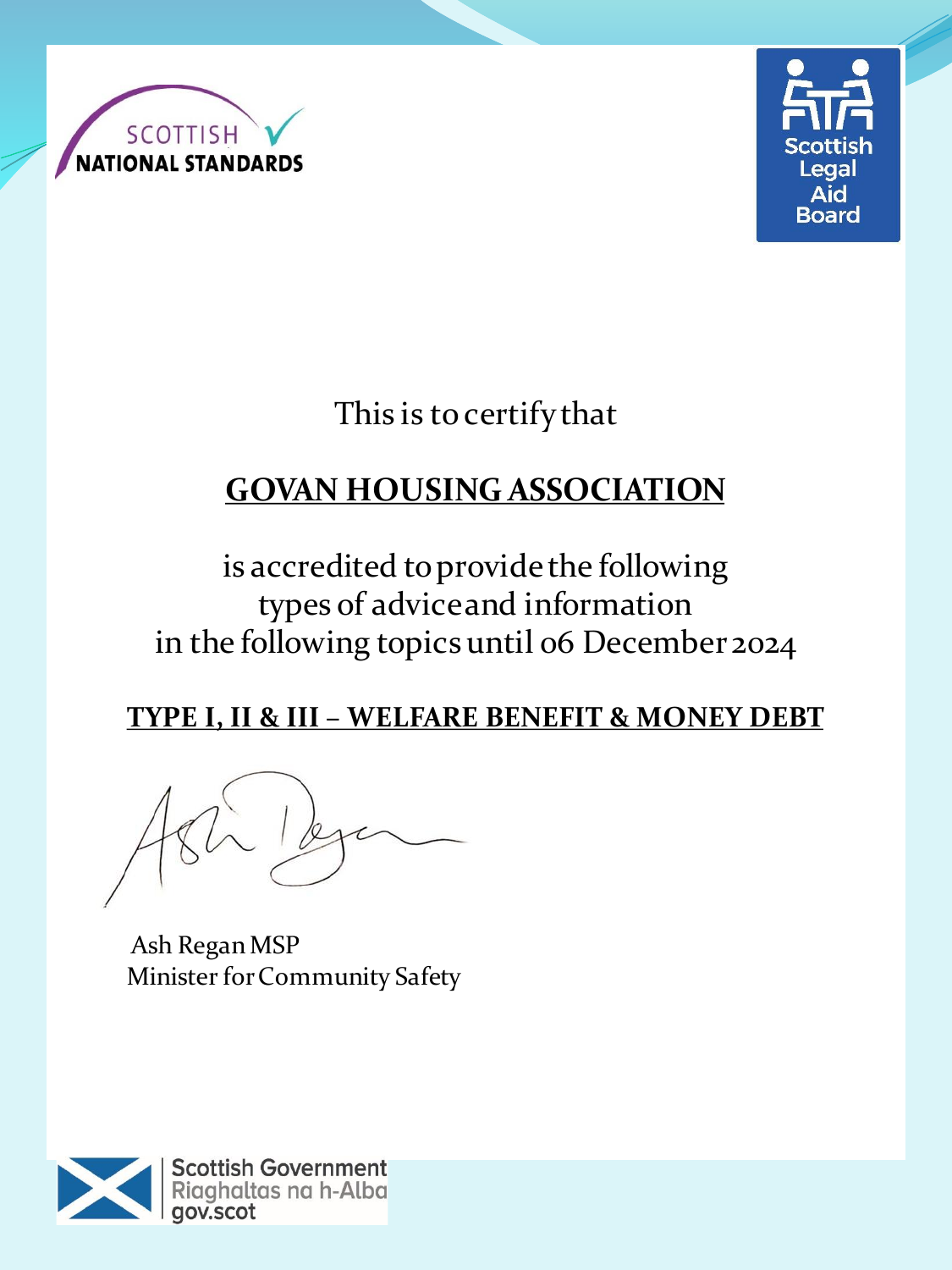# **COMPETENCY ACHIEVED**

# **3 Money and Welfare Benefits Related Advice Competences – Foundation Knowledge**

- 3.1 Administrative Structure of the Benefits and Tax Credits Systems – Type III
- 3.2 National Insurance Scheme Type III
- 3.3 Claims & Backdating Type III
- 3.4 Decision-Making, Disputes and Appeals Type III
- 3.5 Benefit & Tax Credit Overpayments Type III
- 3.6 Assessment, Initial Decision-Making & Holding Activity in Debt Cases – Type II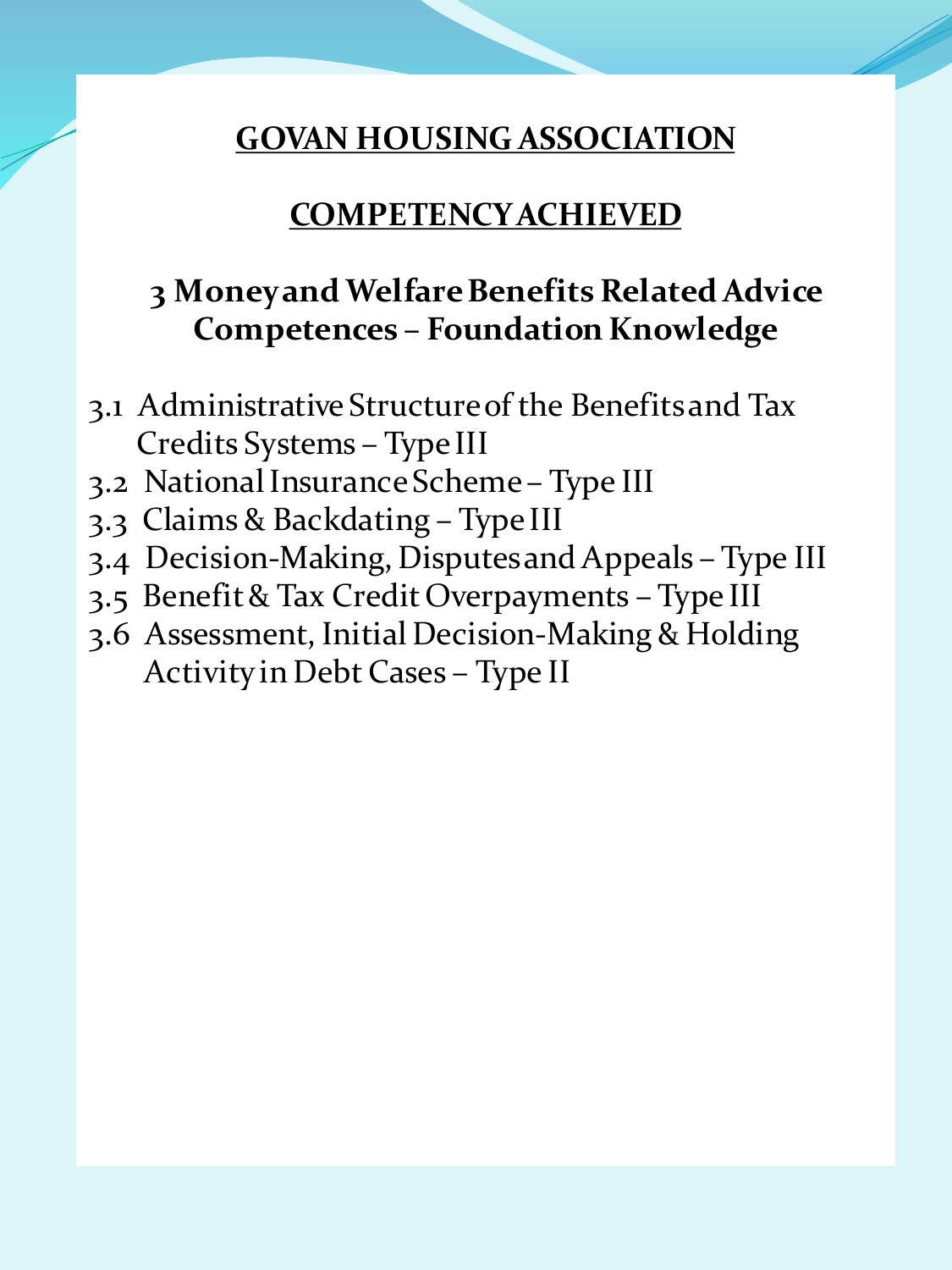#### **COMPETENCY ACHIEVED**

# **4 Money and Welfare Benefits Related Advice Competences – Specialist Areas**

- 4.1 Means-Tested Benefits Type III
- 4.2 Universal Credit 4.2 (a) Universal Credit– Type III 4.2 (b) Housing Element of Universal Credit, Housing Benefit and Council Tax Reduction – Type III
- 4.3 Tax Credits Type III
- 4.4 Social Fund, Scottish Welfare Fund, Best Start Grant and Funeral Support Payment – Type III
- 4.5 The Impact of Work on Benefits Type III
- 4.6 Benefits for Children Type III
- 4.7 State Pension Type II
- 4.8 Personal Independence Payment, Disability Living Allowance, Attendance Allowance & Scottish Disability Assistance – Type III
- 4.9 Benefits for People who have Limited Capability for Work – Type III
- 4.10 Benefits for Industrial Injury and Disease Type II
- 4.11 Benefits for Veterans Type I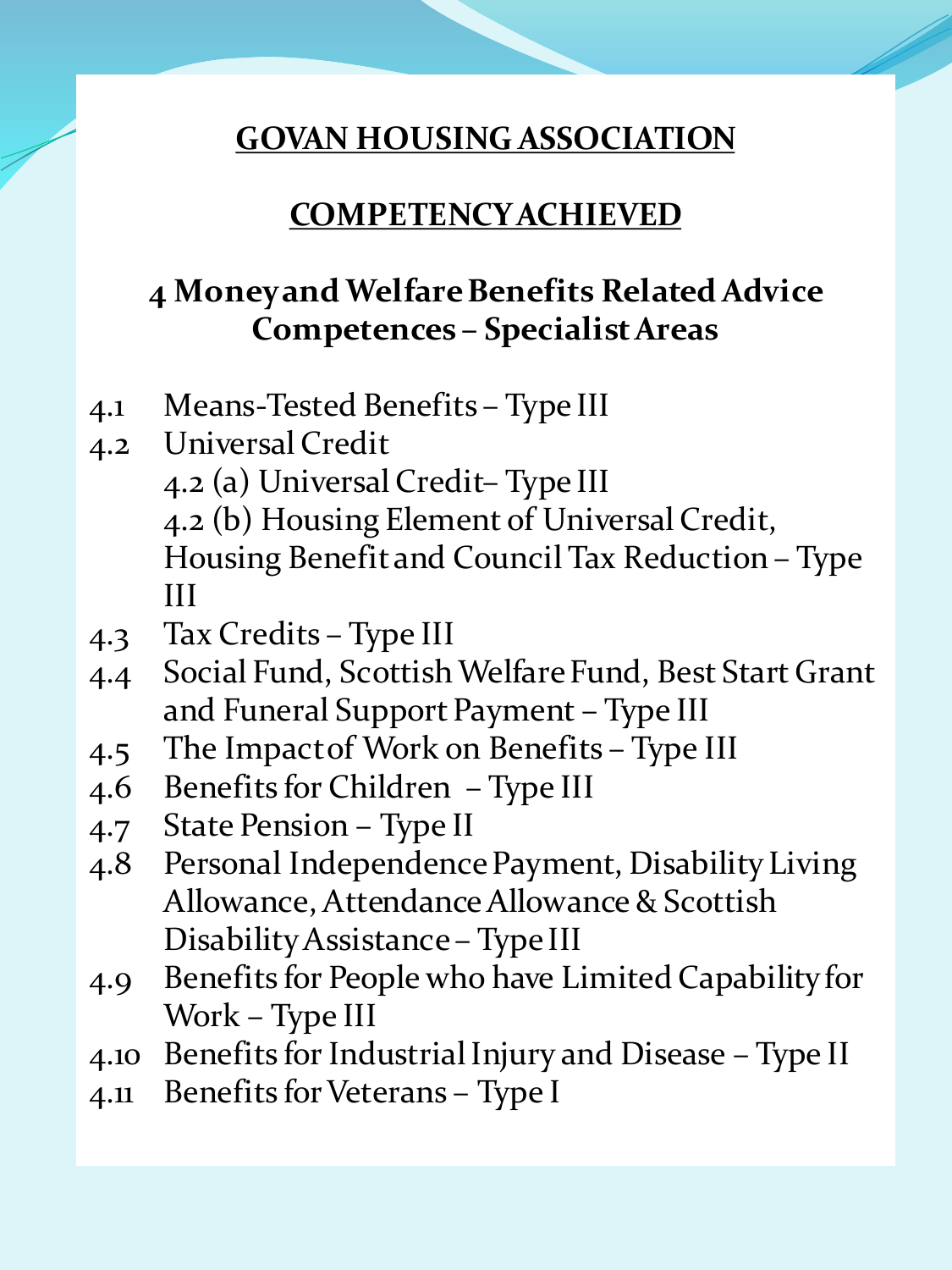#### **COMPETENCY ACHIEVED**

# **4 Money and Welfare Benefits Related Advice Competences – Specialist Areas Cont.**

- 4.12 Carers Allowance and Carer's Assistance Type III
- 4.13 Jobseeker's Allowance– Type III
- 4.14 Benefits for Maternity, Paternity and Adoption Type III
- 4.15 Bereavement Benefits Type III
- 4.16 Benefits for People in Public Care Type II
- 4.17 Benefits for Students Type III
- 4.18 Benefits for People from Abroad and People Subject to Immigration Control – Type III
- 4.19 Ancillary Benefits Type I
- 4.20 Financial Statements Type II
- 4.21 Liability for Debts, Extortionate Credit, Unfair Contract Terms, Unenforceable Debts, Creditor Malpractice, Codes of Practice, etc – Type II
- 4.22 Identifying & Agreeing Options in Debt Cases – Type II
- 4.23 Negotiating & Making Offers to Creditors– Type II
- 4.24 Diligence, Diligence Stoppers and Court Proceedings – Type II